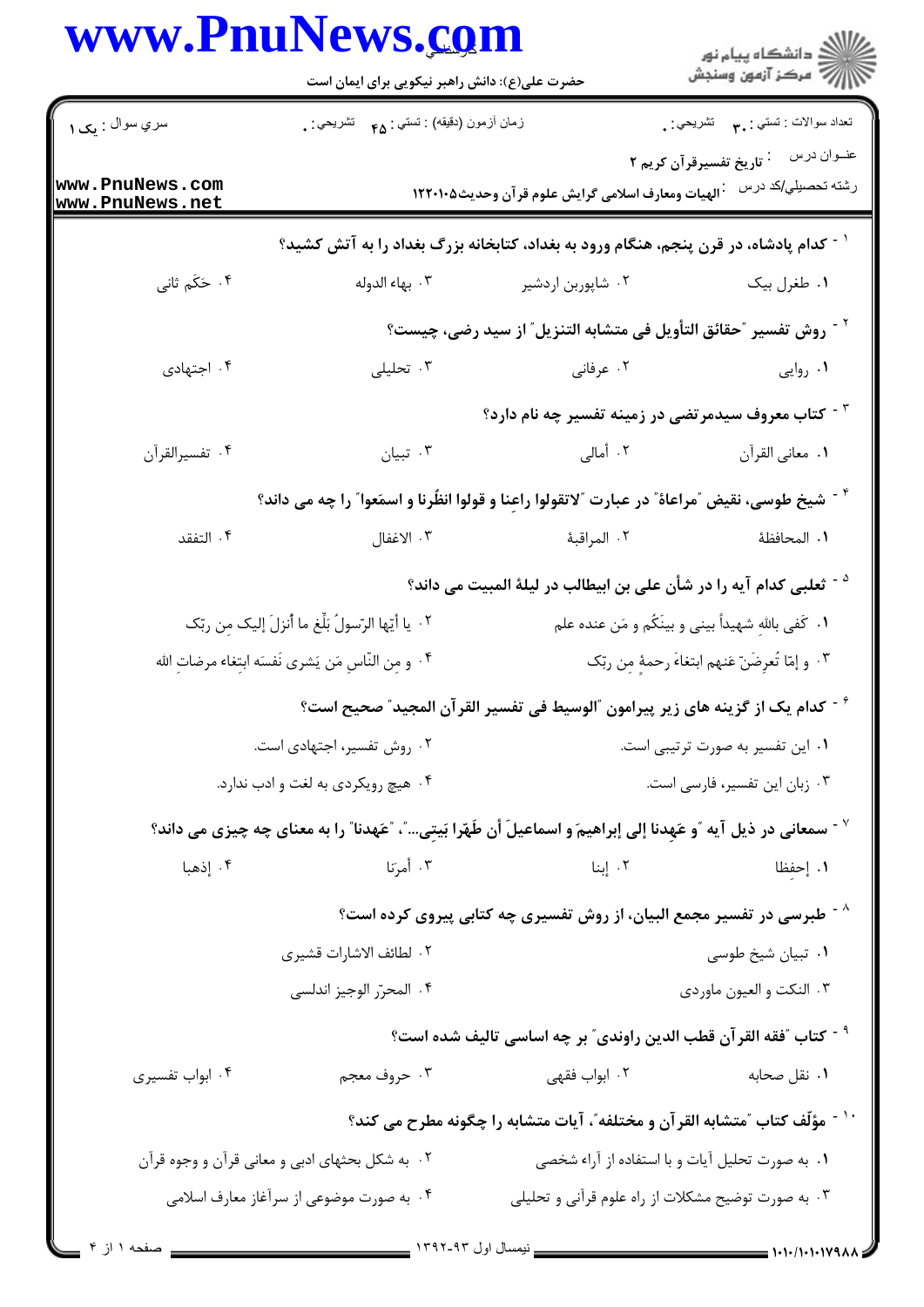|                                    | www.PnuNews.com                                                                                                                      |                                                   |                                                                                         |  |
|------------------------------------|--------------------------------------------------------------------------------------------------------------------------------------|---------------------------------------------------|-----------------------------------------------------------------------------------------|--|
|                                    | حضرت علی(ع): دانش راهبر نیکویی برای ایمان است                                                                                        |                                                   | ِ<br>∭ دانشڪاه پيام نور<br>∭ مرڪز آزمون وسنڊش                                           |  |
| سري سوال : <b>۱ يک</b>             | زمان أزمون (دقيقه) : تستى : ۴۵ — تشريحي : .                                                                                          |                                                   | نعداد سوالات : تستبي : ٣ <b>.</b> تشريحي : .                                            |  |
| www.PnuNews.com<br>www.PnuNews.net |                                                                                                                                      | الهيات ومعارف اسلامي گرايش علوم قرآن وحديث١٢٢٠١٠٥ | عنــوان درس<br><sup>:</sup> تاریخ تفسیرقرآن کریم ۲<br>رشته تحصيلي/كد درس                |  |
|                                    | <sup>۱۱ -</sup> کدام یک از گزینه های زیر،از ویژگی های تفسیر آالکشّاف <i>ّ </i> است؟                                                  |                                                   |                                                                                         |  |
|                                    | ۰۲ طرح مباحث داستانی                                                                                                                 |                                                   | ٠١ فراواني قصص اسرائيلي                                                                 |  |
|                                    | ۰۴ عدم توجه به غرائب                                                                                                                 |                                                   | ۰۳ خالی بودن از اضافات                                                                  |  |
|                                    |                                                                                                                                      |                                                   | `` - بغوی، کدام آیه را به حضرت علی(ع) نسبت می دهد؟                                      |  |
|                                    | ۰۲ و العاكفين و الرّكّع                                                                                                              |                                                   | ٠١. الّذين يرجون رحمه الله                                                              |  |
|                                    | ۴. لاتحسبنّ الّذين قُتلوا                                                                                                            |                                                   | ۰۳ إنما وليّكُم الله و رسوله                                                            |  |
|                                    | ّ`` - تفسير ″زاد المسير″، عبارات ″السّراء″ و ″الضّراء″ در آيه ″الّذين يُنفقونَ في السّراء و الضّراء و الكاظمين الغَيظ″ را از قول ابن |                                                   |                                                                                         |  |
|                                    |                                                                                                                                      |                                                   | عباس، به چه چیزهایی تعبیر می کند؟                                                       |  |
| ۰۴ الصّحه و الأمان                 | ۰۳ نصرت و مصیبت                                                                                                                      | ۰۲ حبّ و بغض                                      | ۰۱ عسر و یسر                                                                            |  |
|                                    | <sup>۱۲ -</sup> بر اساس تفسير "كشف الاسرار و عدّه الابرار" مقصود از "سبع مثانى" در آيه "و لَقَد آتَيناكَ سَبعاً مِن المثانى" چيست؟   |                                                   |                                                                                         |  |
| ۰۴ كرامت پيامبر(ص)                 | ۰۳ عصمت فرشتگان                                                                                                                      | ۰۲ سوره فاتحه                                     | ۰۱ نمازهای پومیه                                                                        |  |
|                                    | چه عاملی در سده هفتم هجری، بیشترین ضایعات را به فرهنگ و تمدن اسلامی وارد آورد؟                                                       |                                                   |                                                                                         |  |
| ۰۴ هجوم مغولها                     | ۰۳ تأويل متشابهات                                                                                                                    | ۰۲ تفصیل نویسی                                    | ٠١ خلافت عباسي                                                                          |  |
|                                    | <sup>۱۶ -</sup> در کدام یک از تفاسیر زیر، آیاتی که با آقُل ؒ شروع شده یا ؒقل ؒ در آن به کار رفته است، تفسیر شده است؟                 |                                                   |                                                                                         |  |
| ۴. لطائف الاشارات                  | ٠٣ معالم التنزيل                                                                                                                     | ٢. البلابل القلاقل                                | ٠١. نهج البيان                                                                          |  |
|                                    |                                                                                                                                      |                                                   | <sup>۱۷ -</sup> کدام یک از گزینه های زیر، به <sup>"</sup> تفسیر گازر" شهرت یافته است؟   |  |
|                                    | ٠٢ روض الجنان و روح الجنان                                                                                                           |                                                   | ٠١ لباب التأويل في معاني التنزيل                                                        |  |
|                                    | ۰۴ جلاء الاذهان و جلاء الاحزان                                                                                                       |                                                   | ٠٣ الجواهر الحسان في تفسير القرآن                                                       |  |
|                                    |                                                                                                                                      |                                                   | <sup>۱۸ -</sup> در مورد چه کسی عبارت ″یورد الشّبههٔ نقداً و یحلّها نسیئةً گفته شده است؟ |  |
| ۰۴ میبدی                           | ۰۳ محمدشیبانی                                                                                                                        | ۰۲ جرجانی                                         | ۰۱ فخر رازی                                                                             |  |
|                                    |                                                                                                                                      |                                                   | <sup>۱۹ -</sup> كدام یک از گزینه های زیر، از ویژگی های ″مفاتیح الغیب″ است؟              |  |
|                                    | ۰۲ گسترده تر بودن مأثورات نسبت به استدلالهای عقلی                                                                                    |                                                   | ٠١. بيان اجتهاد و آراء مؤلف در تفسير آيات قرآن                                          |  |
|                                    | ۰۴ عدم استشهاد به اشعار عرب در مباحث لغوي                                                                                            |                                                   | ۰۳ روشن نمودن ارتباط منطقی آیات با یکدیگر                                               |  |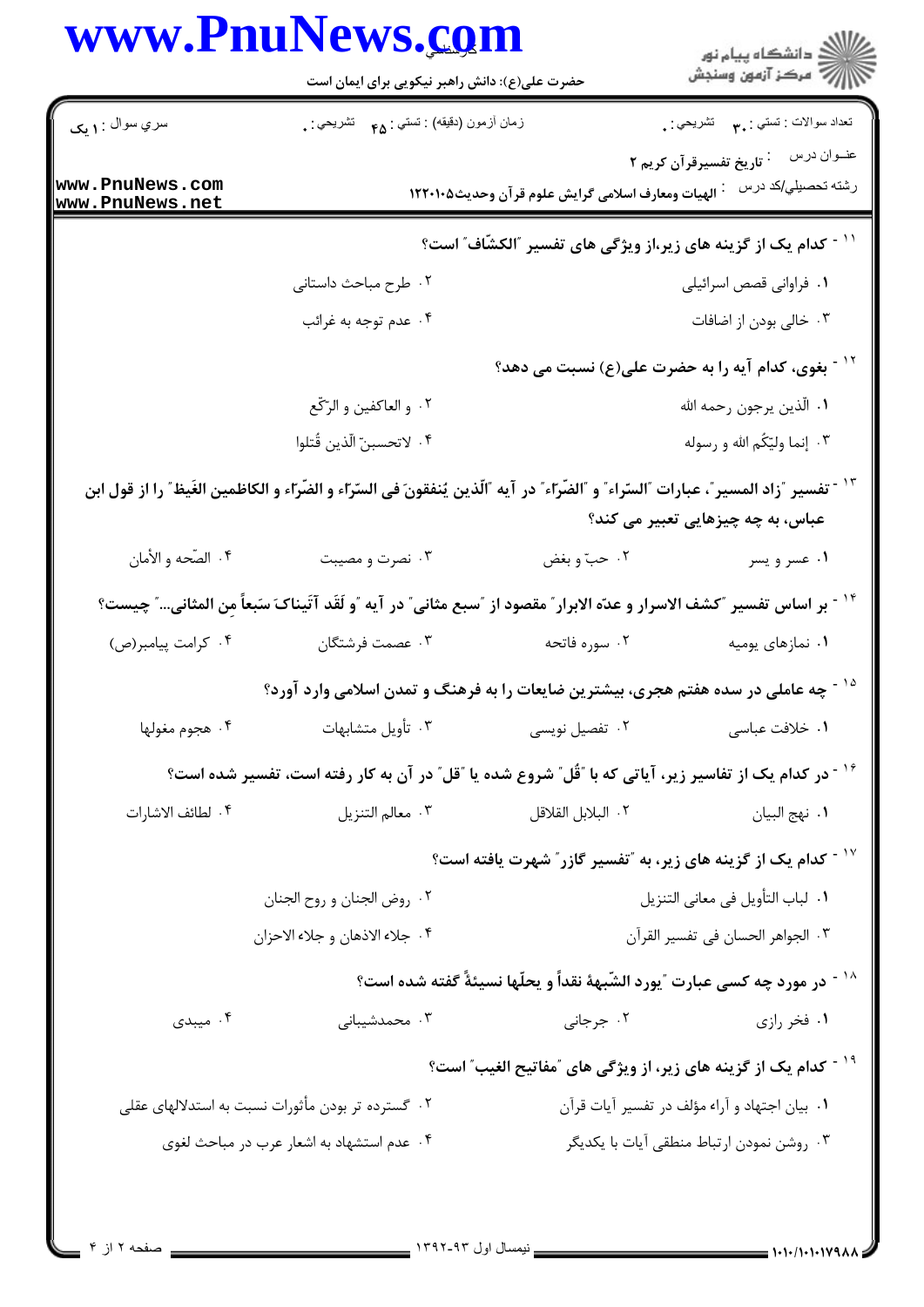|                                    | حضرت علی(ع): دانش راهبر نیکویی برای ایمان است            |                                                                                                                                | ڪ دانشڪاه پيام نور<br><mark>ر</mark> ⊽ مرڪز آزمون وسنڊش                  |
|------------------------------------|----------------------------------------------------------|--------------------------------------------------------------------------------------------------------------------------------|--------------------------------------------------------------------------|
| سري سوال : ۱ يک                    | زمان أزمون (دقيقه) : تستي : ۴۵ — تشريحي : .              |                                                                                                                                | نعداد سوالات : تستبي : پم        تشريحي : .                              |
| www.PnuNews.com<br>www.PnuNews.net |                                                          | الهيات ومعارف اسلامي گرايش علوم قرآن وحديث١٢٢٠١٠٥                                                                              | عنــوان درس<br><sup>:</sup> تاریخ تفسیرقرآن کریم ۲<br>رشته تحصيلي/كد درس |
|                                    |                                                          | <sup>۲۰ -</sup> متن کدام کتاب، برگرفته از تفسیر ″کشاف″ و با خلاصه کردن و حذف زوائد و روایات اسرائیلی آن می باشد؟               |                                                                          |
| ۰۴ تفسیر ابوحمزه بطائنی            | ۰۳ انوارالتنزيل بيضاوى                                   | ٢. الجامع لِأحكام القرآن                                                                                                       | ۰۱ تفسیر فرات کوفی                                                       |
|                                    |                                                          | ً ` ` ~ آمدارک التنزیل نَسَفی ّ در آیات الاحکام، از مذهب چه کسی دفاع می کند؟                                                   |                                                                          |
| ۰۴ اشعري                           | ۰۳ ابوحنيفه                                              | ۲. شافعی                                                                                                                       | ۰۱ مالک بن انس                                                           |
|                                    |                                                          | <sup>۲۲ -</sup> ابوحیان اندلسی، در آغاز تفسیر خود(تفسیر القرآن العظیم) چه نوع تفسیری را بهترین نوع تفسیر می داند؟              |                                                                          |
| ۰۴ تفسیر عرفانی                    | ۰۳ تفسیر مأثور                                           | ۰۲ تفسیر قرآن به قرآن                                                                                                          | ٠١ تفسير اجتهادى                                                         |
|                                    |                                                          | <sup>۲۳ -</sup> کدام یک از گزینه های زیر، از ویژگی های تفسیر در قرن دهم، یازدهم و دوازدهم است؟                                 |                                                                          |
|                                    | ۰۲ رویگردانی از تفاسیر فلسفی                             |                                                                                                                                | ۰۱ کاهش حاشیه نویسی                                                      |
|                                    | ۴. كم شدن نگارش آيات الاحكام                             |                                                                                                                                | ۰۳ گسترش اخباری گری                                                      |
|                                    |                                                          | <sup>۲۴ -</sup> ابوالحسن بن محمد طاهر عاملی در مقدمه ای که بر ″البرهان فی تفسیر القر آن″ نوشته است، بیشتر به چه مباحثی پرداخته | است؟                                                                     |
| ۰۴ قصص انبیا                       | ۰۳ اعجاز محتوایی                                         | ٠٢ متشابهات                                                                                                                    | ۰۱ واژه شناسی                                                            |
|                                    |                                                          | <sup>۲۵ -</sup> علامه طباطبایی، کدام تفسیر را نیکوترین تفسیری می داند که روایات را جمع و منظم کرده است؟                        |                                                                          |
| ۰۴ نظم الدرر                       | ۰۳ نورالثقلین                                            | ٠٢ الميزان                                                                                                                     | ٠١. منهج الصادقين                                                        |
|                                    |                                                          | <sup>۲۶ -</sup> نهضت بیداری فکری در عصر جدید، از چه زمانی ریشه گرفت؟                                                           |                                                                          |
|                                    | ۰۲ انقلابات داخلی                                        |                                                                                                                                | ٠١ قدرت گرفتن آل بويه                                                    |
|                                    | ۰۴ نهضت مشروطیت                                          |                                                                                                                                | ۰۳ رشد گرایشهای إلحادی                                                   |
|                                    |                                                          | `` - كدام يك از گزينه هاى زير ، از ويژگى هاى كتاب ″آلاء الرحمن فى تفسير القرآن″ مى باشد؟                                       |                                                                          |
|                                    | ۰۲ به روش عرفانی و ادبی به تفسیر آیات پرداخته است.       | ٠١ به روايات منقول از پيامبر(ص) اهتمام خاصي داشت.                                                                              |                                                                          |
|                                    | ۰۴ در انتهای تفسیر،منابع روایی و غیرروایی را نقل می کند. |                                                                                                                                | ۰۳ ضعف های تورات و انجیل را متذکر شده است.                               |
|                                    |                                                          | <sup>۲۸ -</sup> تفسیر آلمنار ّ، مصداق آابابیل ّ در سوره آفیل ّ را به چه چیزی تفسیر می نماید؟                                   |                                                                          |
|                                    |                                                          |                                                                                                                                | ۰۱ کُفر                                                                  |